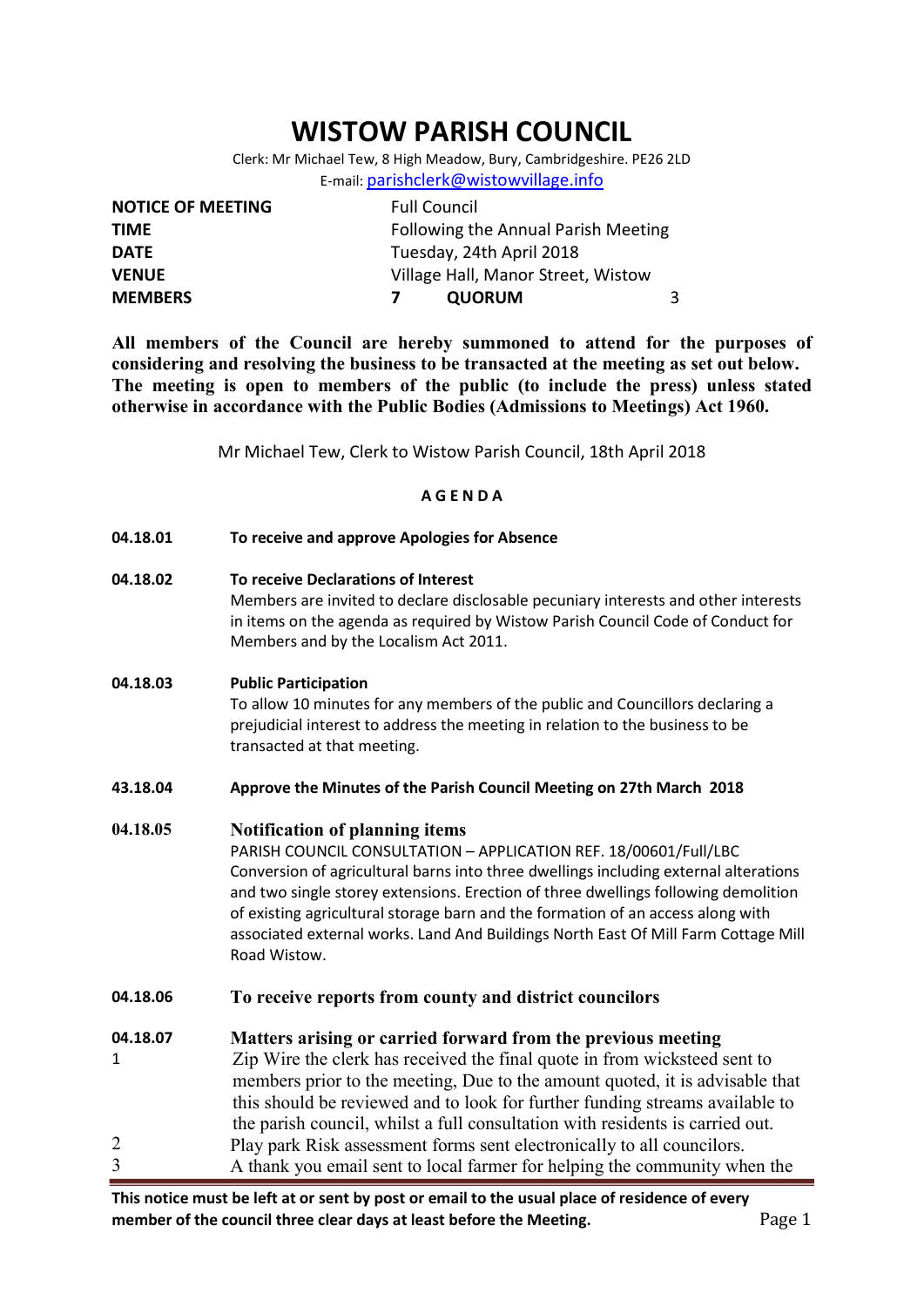beast from the east hit the area.

The rights of way were contacted by email ref footpath 1 and the clerk is awaiting reply.

#### 04.18.08 Finance

A) To approve the Final Financial Statement and Cashflow for 2017/2018.

B) To approve and sign the bank reconciliation Year end.

C) Members to note that the VAT return for year ending 2017/2018 has been submitted to HMRC

To approve accounts for payment: 24th April 2018.

| <b>Date</b> | Ref. No. | Payee                  | <b>Description</b>     | Amount |
|-------------|----------|------------------------|------------------------|--------|
| 24/04/2018  | 351      | CGM                    | <b>Grass Cutting</b>   | 192.00 |
| 24/04/2018  | 352      | <b>Environment A</b>   | <b>Drainage</b>        | 14.24  |
| 24/04/2018  | 353      | <b>Cambridge Water</b> | Water                  | 17.90  |
| 24/04/2018  | 354      | CCC                    | <b>Street Lighting</b> | 453.13 |
| 24/04/2018  | 355      | M.Tew                  | <b>Clerks wages</b>    | 270.00 |

#### To note income received:

Members are asked to note the income, Interest paid on the deposit account, this has already been accounted for in the annual return.

| Date       | Ref. No.    | <b>Pavee</b>         | <b>Description</b> | Amount |
|------------|-------------|----------------------|--------------------|--------|
| 05/03/2018 | Dep Account | <b>Barclays Bank</b> | <b>Interest</b>    | 7.88   |

## 04.18.09 Traffic, Highways & Road Safety

Highways maintenance in Wistow village.

## 04.18.10 Village Maintenance

Risk assessment forms covered in agenda item 04.18.07.

#### 04.18.11 Correspondence and Communication

Various correspondents have been circulated throughout the month of April Email received from HDC ref uncontested elections Huntingdonshire Wistow being one of them.

Email from Farmer ref 04.18.07 in appreciation showed by the Parish council. The Town and Country Planning (Environmental Impact Assessment)Regulations 2017 SCREENING OPINION EXERCISE Ref Warboys BIO Plant. Letter from greater Cambridge partnership Ref Newsletter articles.

#### 04.18.12 Police Matters

Ecops messages. Ref Wistow Circulated to members and posted on Face Book. Bridge Street, Wistow – Thieves stole two nail-guns from the back of a VW van whilst it was parked on Bridge Street, Wistow, on Wednesday afternoon,  $11<sup>th</sup>$  April. The van doors had been left open whilst its owner was working nearby. (Ref CF0189940418).